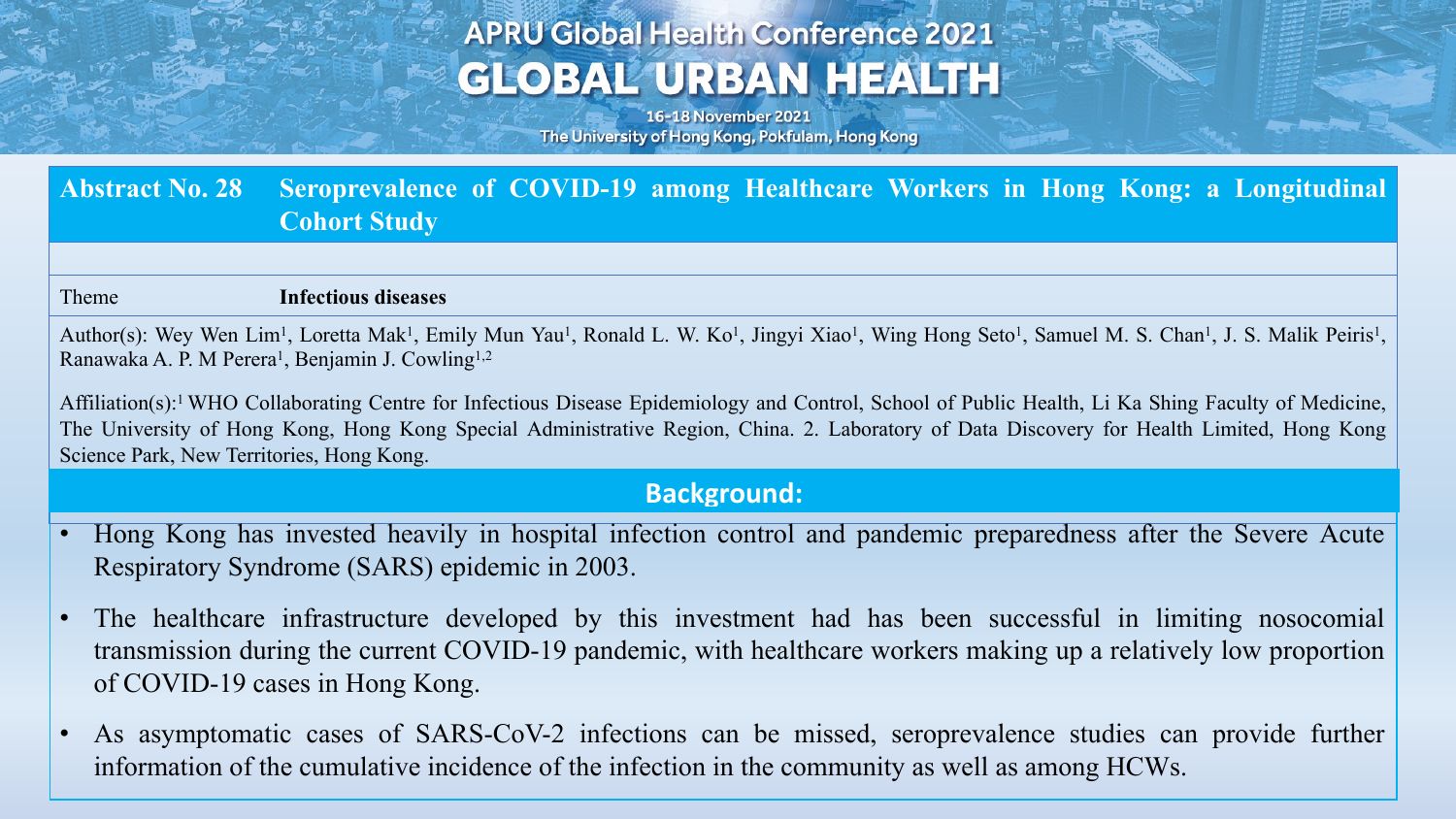# **APRU Global Health Conference 2021 GLOBAL URBAN HEALTH**

16-18 November 2021 The University of Hong Kong, Pokfulam, Hong Kong

**Abstract No. 28 Seroprevalence of COVID-19 among Healthcare Workers in Hong Kong: a Longitudinal Cohort Study**

#### **Methods:**

- We conducted an observational cohort study of healthcare workers with varying exposures to COVID-19 patients.
- Blood samples were collected from participants between June and October 2020 to estimate the seroprevalence of COVID-19 in healthcare workers in Hong Kong.
- Healthcare workers above 18 years old who have been working in public or private hospitals and medical clinics in Hong Kong for at least 6 months prior to enrolment were recruited. Healthcare workers were defined as individuals who provide services in hospitals or medical clinics, including doctors, nurses, technical staff members and auxiliary staff members (such as lab personnel, phlebotomists, cleaners, and catering staff).
- Blood samples were screened for binding and neutralising antibodies using an enzyme-linked immunosorbent assay (ELISA), surrogate virus neutralisation test, and plaque reduction neutralization test (PRNT)1.
- Seroprevalence was defined as the proportion of blood samples that were positive for antibodies against the SARS-CoV-2 virus measured by PRNT1.

<sup>1</sup> Perera RA, Mok CK, Tsang OT, Lv H, Ko RL, Wu NC, et al. Serological assays for severe acute respiratory syndrome coronavirus 2 (SARS-CoV-2), March 2020. 2020;25(16):2000421.